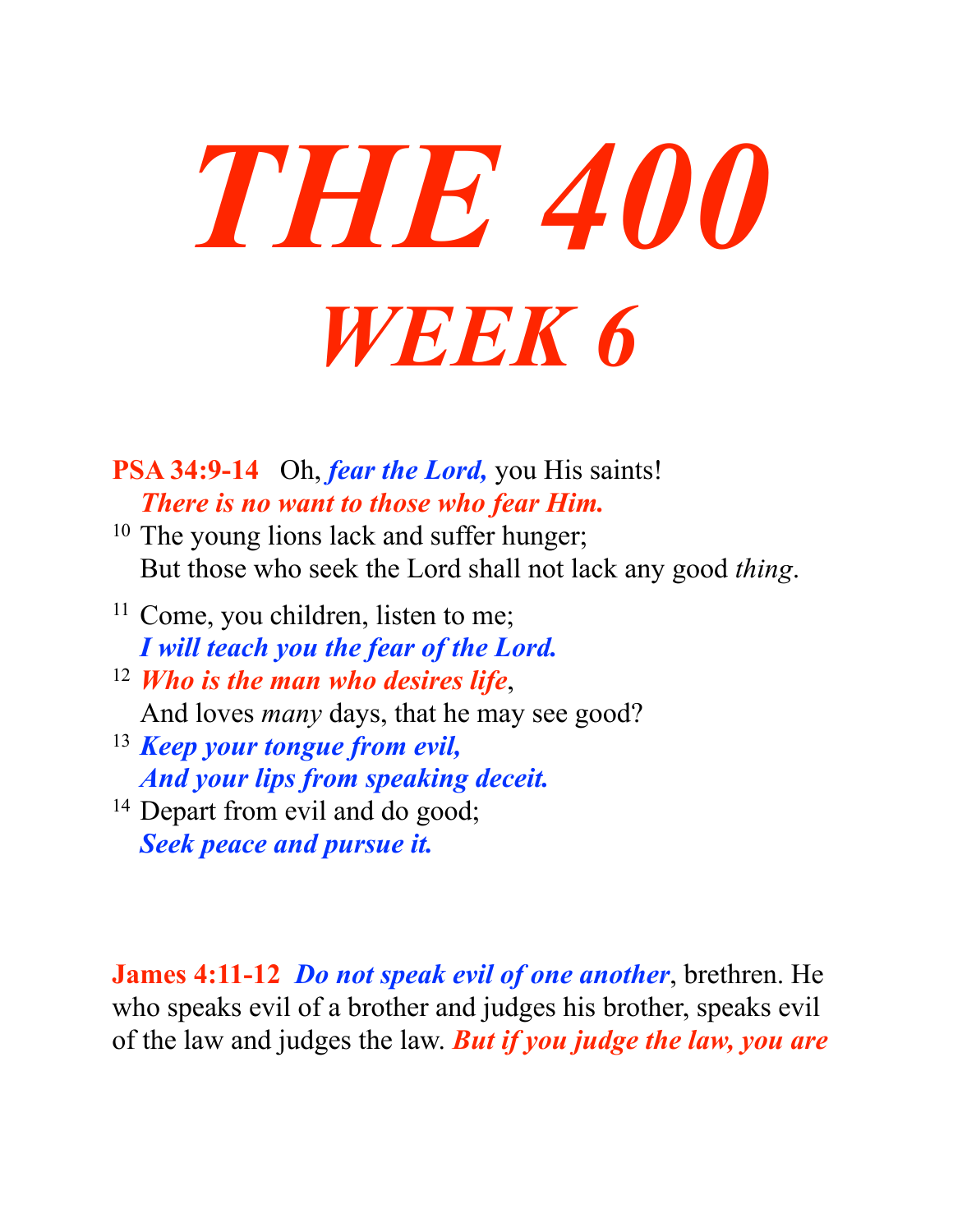*not a doer of the law but a judge*. <sup>12</sup> There is one Lawgiver, who is able to save and to destroy. *Who are you to judge another?*

**James 5:9 amp** *Do not complain, brethren, against one another,* so that you [yourselves] may not be judged. Look! The Judge is [already] standing at the very door.

**Eph 4:29-32 amp** Let no foul *or* polluting language, *nor* evil word *nor* unwholesome *or* worthless talk [ever] come out of your mouth, *but only such [speech] as is good and beneficial to the spiritual progress of others,* as is fitting to the need *and* the occasion, that it may be a blessing *and* give grace (God's favor) to those who hear it. 30 *And do not grieve the Holy Spirit of*  God [do not offend or vex or sadden Him], by Whom you were sealed (marked, branded as God's own, secured) for the day of redemption (of final deliverance through Christ from evil and the consequences of sin). 31 Let all bitterness and indignation *and* wrath (passion, rage, bad temper) and resentment (anger, animosity) and quarreling (brawling, clamor, contention) *and slander (evil-speaking, abusive or blasphemous language) be banished from you, with all malice (spite, ill will, or baseness of any kind).* 32 *And become useful and helpful and kind to one another, tenderhearted (compassionate, understanding, loving-hearted), forgiving one another [readily and freely], as God in Christ forgave you.*

*The Spirit of Witchcraft seeks destruction. Satan can't destroy the church from without so He must do it from within.*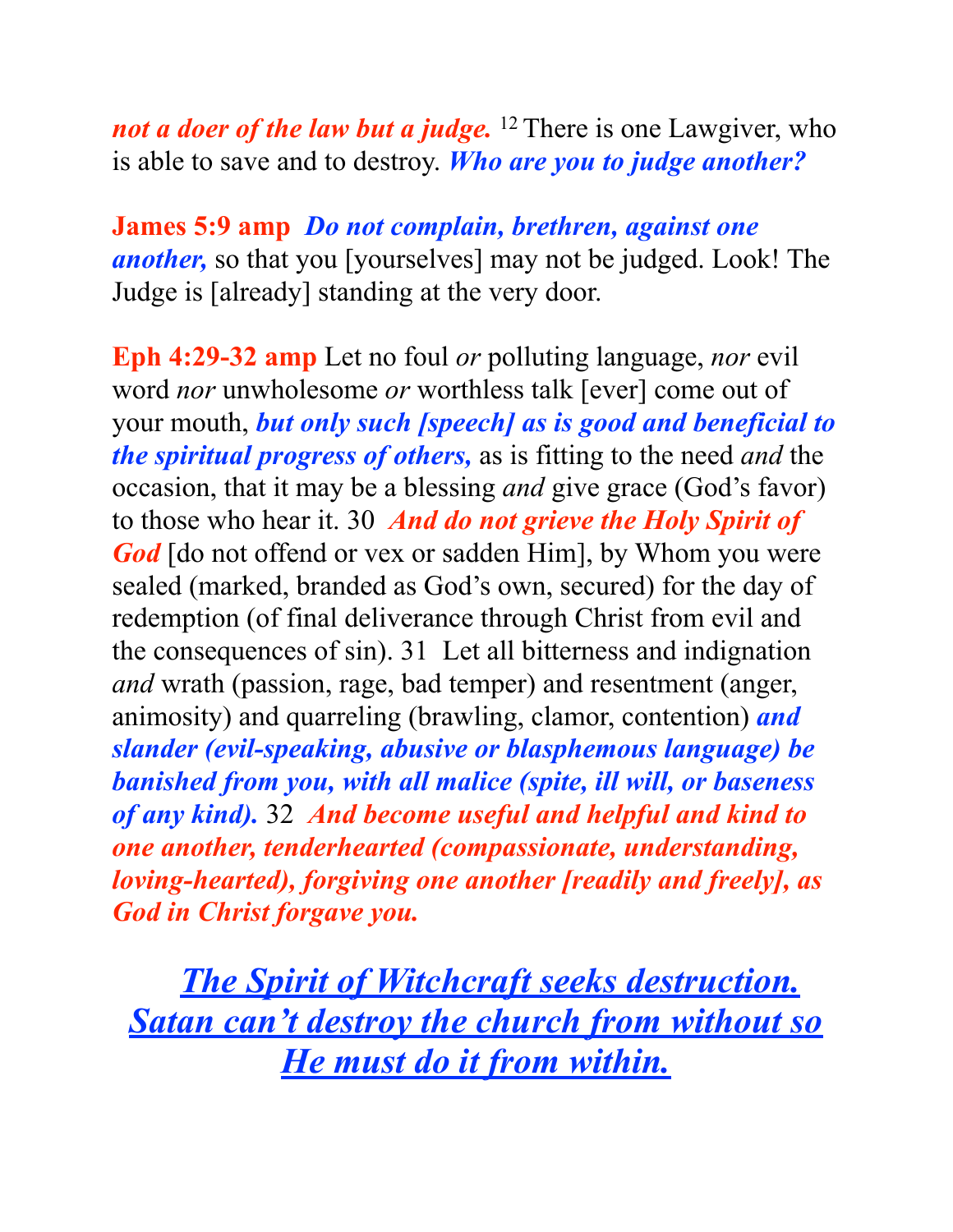**Pro 11:9-13** *The hypocrite with his mouth destroys his neighbor,* But through knowledge the righteous will be delivered.10 When it goes well with the righteous, the city rejoices; And when the wicked perish, *there is* jubilation.

<sup>11</sup> **By the blessing of the upright the city is exalted,** *But it is overthrown by the mouth of the wicked.* He who is devoid of wisdom *despises* his neighbor….**{to talk or write about (someone or something) in a very critical or insulting way}**….*, But a man of understanding holds his peace. A talebearer reveals secrets, But he who is of a faithful spirit conceals a matter.* 

#### *Pro 18:19-21 A brother offended is harder to win than a strong city,* And *contentions are like the bars of a castle.*

- 20 A man's stomach shall be satisfied from the fruit of his mouth; *From the produce of his lips he shall be filled.*
- <sup>21</sup> *Death and life are in the power of the tongue,* And those who love it will eat its fruit.

**Psa 15:1-4** NLV *Who may worship in your sanctuary, Lord?*

Who may enter your presence on your holy hill?

- 2 Those who lead blameless lives and do what is right, speaking the truth from sincere hearts.
- <sup>3</sup>*Those who refuse to gossip* or harm their neighbors *or speak evil of their friends.*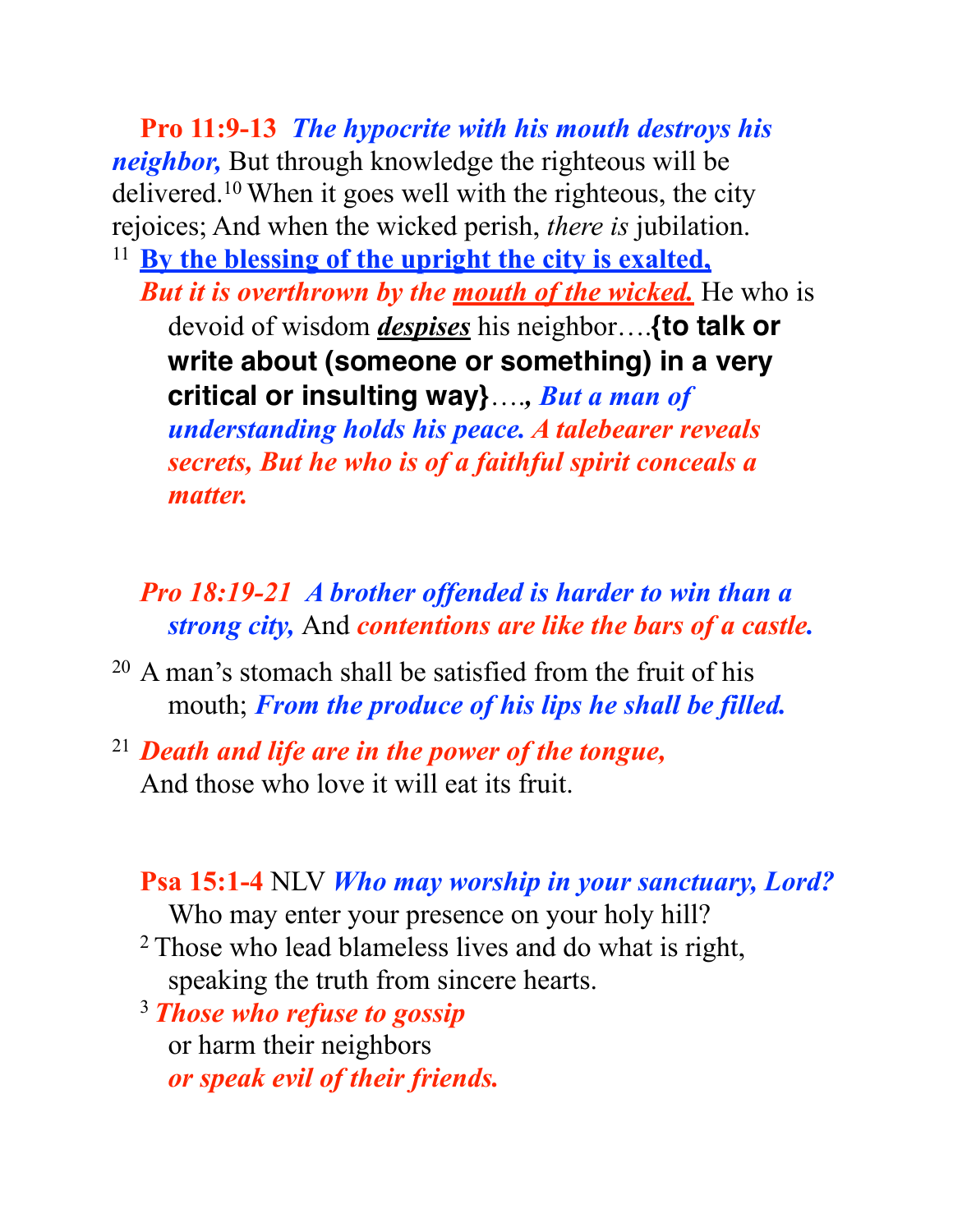<sup>4</sup> Those who despise flagrant sinners, *and honor the faithful followers of the Lord,* and keep their promises even when it hurts.

**Psa 109:1-5** Do not keep silent,

O God of my praise!

- 2 *For the mouth of the wicked and the mouth of the deceitful Have opened against me; They have spoken against me with a lying tongue*.
- 3 *They have also surrounded me with words of hatred, And fought against me without a cause.*
- 4 *In return for my love they are my accusers, But I give myself to prayer.*
- *5 Thus they have rewarded me evil for good, And hatred for my love.*

# *DONT LISTEN*

## *Give NO place for Slander, Gossip, and Evil speaking*

**Pro 6:16-19** These six *things* the Lord hates, Yes, seven *are* an abomination to Him:

<sup>17</sup> A proud look,

A lying tongue,

Hands that shed innocent blood,

<sup>18</sup> A heart that devises wicked plans,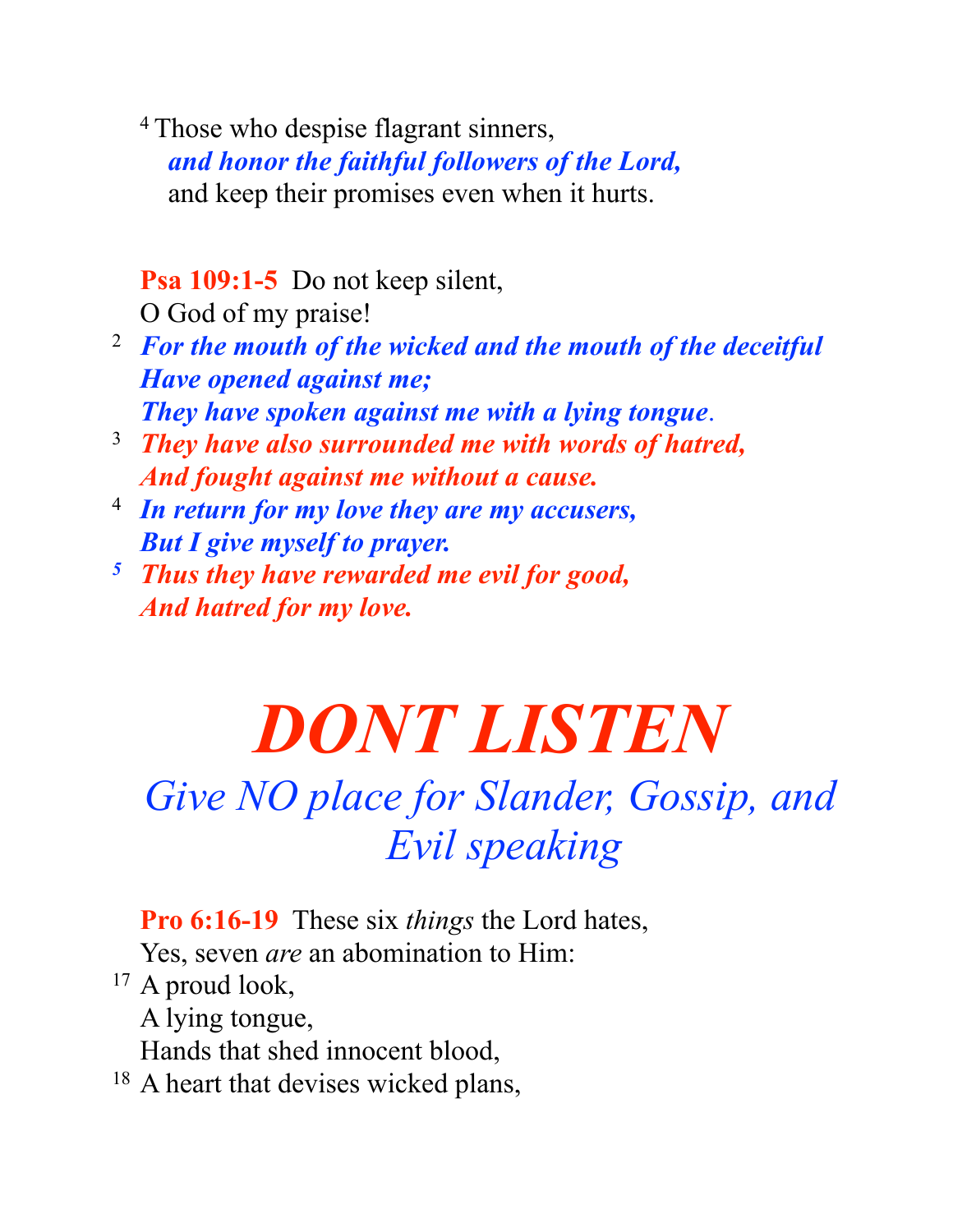Feet that are swift in running to evil,

<sup>19</sup> *A false witness who speaks lies, And one who sows discord among brethren.*

**Pro 17:4** *An evildoer gives heed to false lips; A liar listens eagerly to a spiteful tongue.* 

**Psa 101:5** *Whoever secretly slanders his neighbor, Him I will destroy;* (Silence—- Cut Off)

**Rom 16:17-18 amp** I appeal to you, brethren, to *be on your guard concerning those who create dissensions and difficulties and cause divisions,* in opposition to the doctrine (the teaching) which you have been taught. *[I warn you to turn aside from them, to] avoid them.* 

18 For such persons do not serve our Lord Christ but their own appetites *and* base desires, and by ingratiating and flattering speech, *they beguile the hearts of the unsuspecting and simpleminded [people].*

### *IT TAKES HUMILITY and MATURITY to WALK in UNITY*

**1 Cor 1:10-11** Now *I plead with you*, brethren, by the name of our Lord Jesus Christ, *that you all speak the same thing,* and *that* there be no divisions among you, *but that you be perfectly joined together in the same mind and in the same judgment.*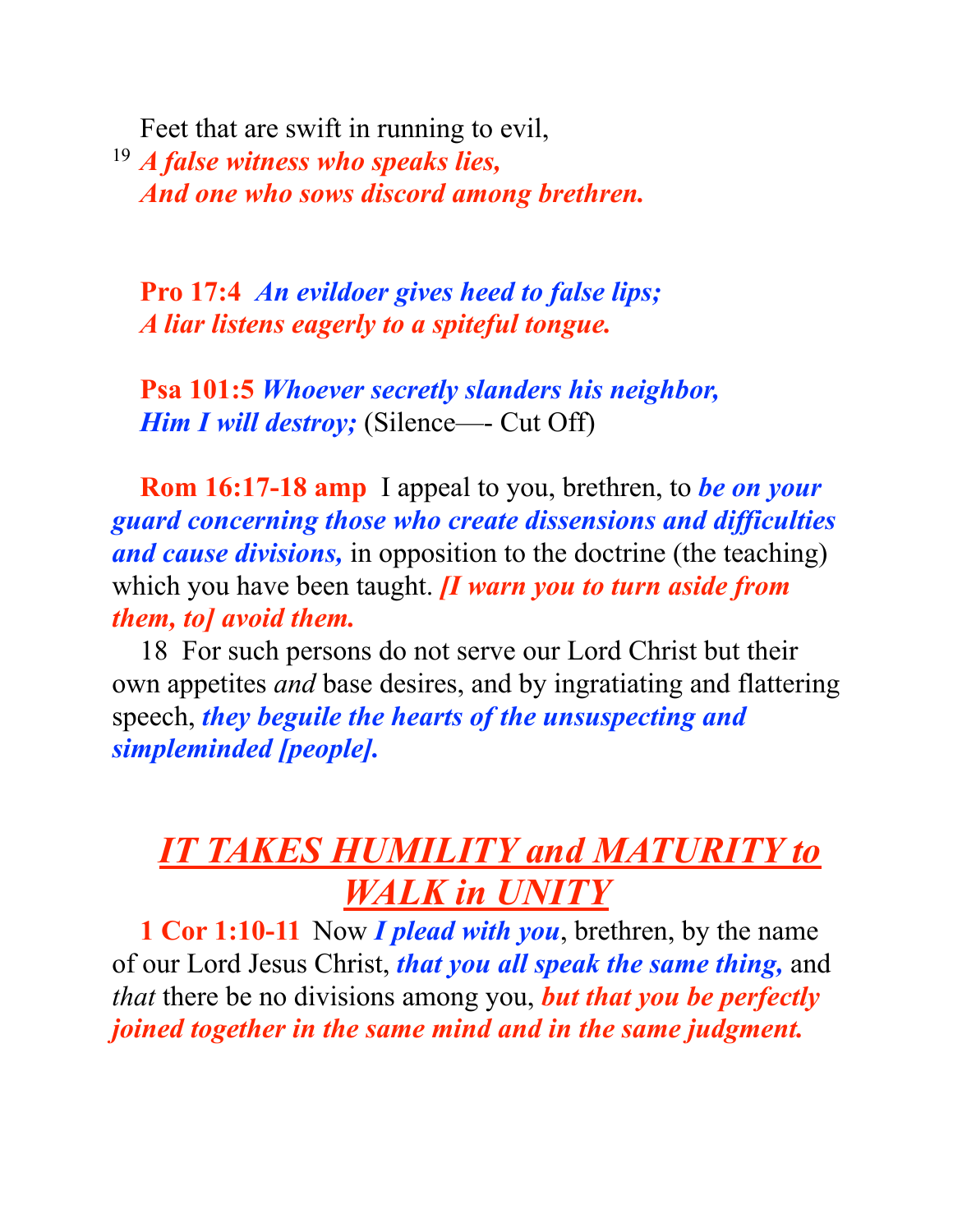**1 Cor 3:1-3** And I, brethren, could not speak to you as to spiritual *people* but as to carnal, as to babes in Christ. 2 I fed you with milk and not with solid food; for until now you were not able *to receive it*, and even now you are still not able; <sup>3</sup> for you *are still carnal. For where there are envy, strife, and divisions among you, are you not carnal and behaving like mere men?*

**Titus 3:10** But avoid foolish disputes, genealogies, contentions, and strivings about the law; for they are unprofitable and useless. 10 *Reject a divisive man after the first and second admonition, 11 knowing that such a person is warped and sinning, being self-condemned.*

WITCHCRAFT BEGINS WITH SLANDER….. AN **ACCUSATION** 

SATAN IS THE ACCUSER OF THE BRETHREN.

**Rev 12:10-11** Then I heard a loud voice saying in heaven, "Now salvation, and strength, and the kingdom of our God, and the power of His Christ *have come, for the accuser of our brethren, who accused them before our God day and night*, has been cast down. <sup>11</sup> And **they overcame him** by the **blood of the Lamb** and by the **word of their testimony,** and they *did not love their lives to the death.*

## Build a MERCY SEAT.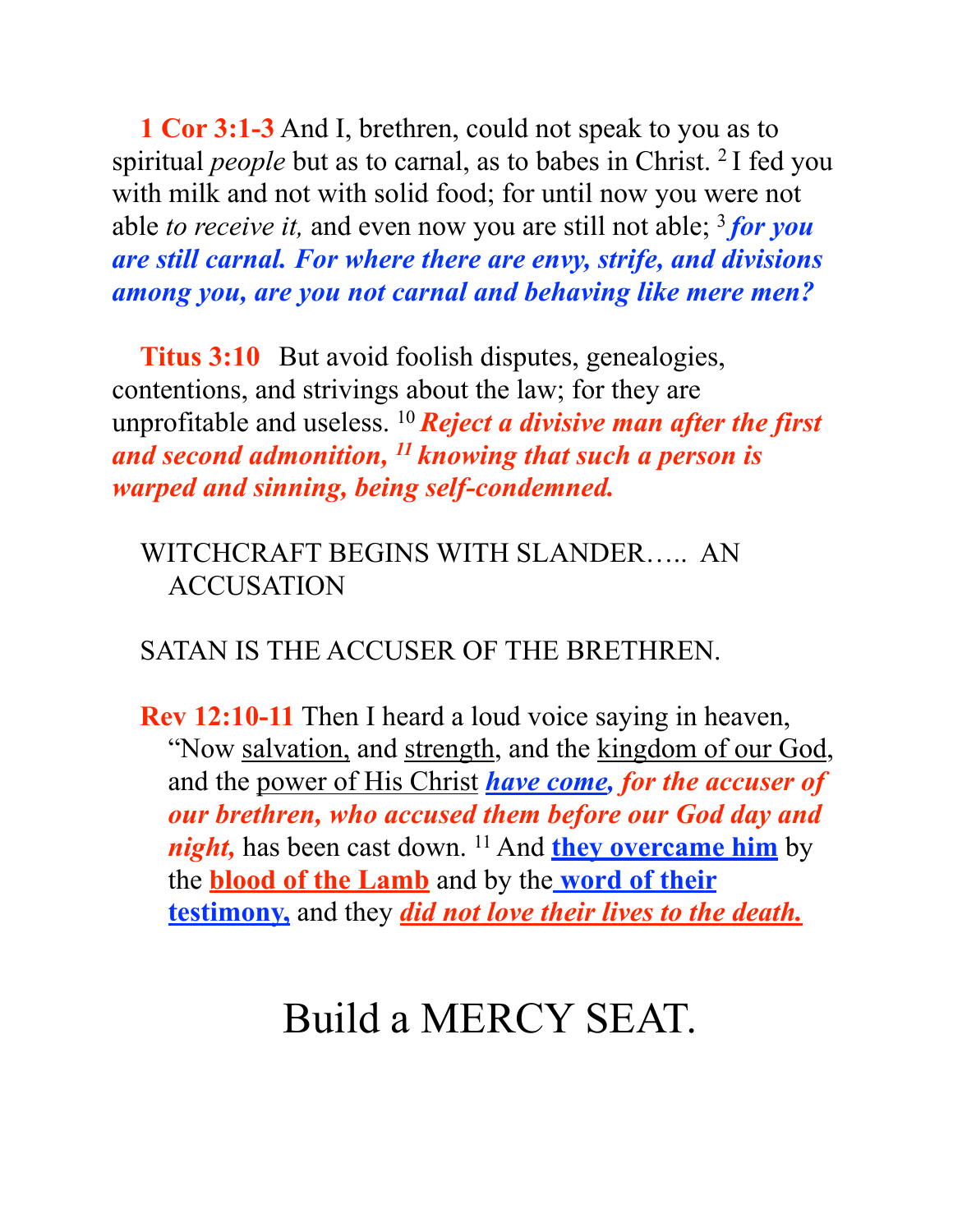**Exo 25:21-22** You shall put the mercy seat on top of the ark, and in the ark you shall put the Testimony that I will give you. 22 And *there I will meet with you, and I will speak with you from above the mercy seat,* from between the two cherubim which *are* on the ark of the Testimony, about everything which I will give you in commandment to the children of Israel.

#### RADICAL MERCY

#### **Mat 5:7** *Blessed are the merciful, For they shall obtain mercy.*

**Mar 11:25-26** 25 "And whenever you stand praying, *if you have anything against anyone, forgive him,* that your Father in heaven may also forgive you your trespasses. 26 But *if you do not forgive, neither will your Father in heaven forgive your trespasses.*"

**Col 3:13-15 amp** Be gentle *and* forbearing with one another and, *if one has a difference (a grievance or complaint) against another, readily pardoning each other;* even as the Lord has [freely] forgiven you, *so must you also [forgive].* And above all these *[put on] love and enfold yourselves with the bond of perfectness [which binds everything together completely in ideal harmony].* And *let the peace* (soul harmony which comes) from Christ rule (act as umpire continually) in your hearts *[deciding and settling with finality all*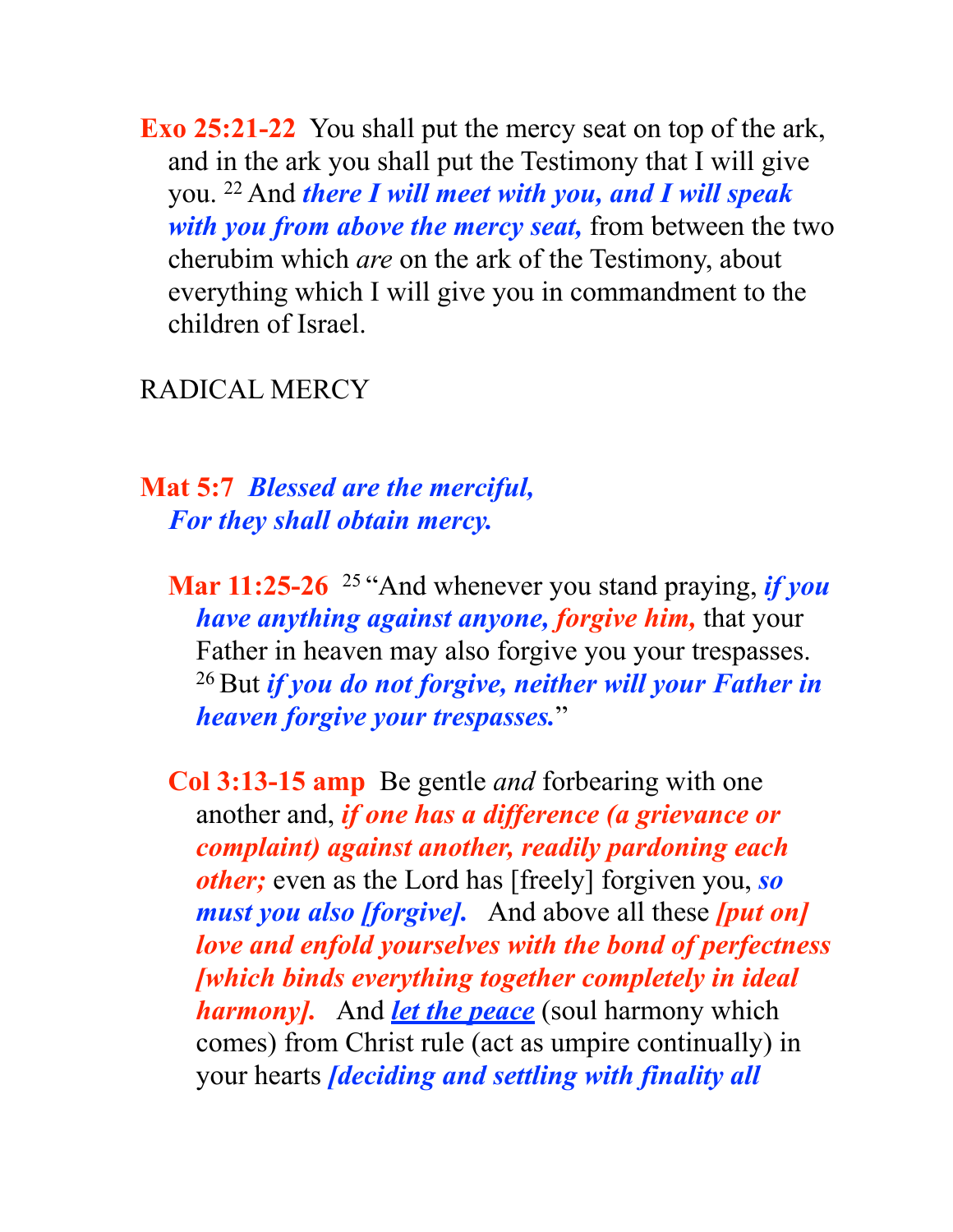*questions that arise in your minds, in that peaceful state]* to which as [members of Christ's] one body you were also called [to live]. And be thankful (appreciative), [giving praise to God always].

**Eph 4:1-3** I, therefore, the prisoner of the Lord, beseech you to walk worthy of the calling with which you were called, 2 *with all lowliness and gentleness, with longsuffering, bearing with one another in love,* <sup>3</sup>*endeavoring to keep the unity of the Spirit in the bond of peace.*

\*\*\*\* PRACTICAL \*\*\*\*\*\* *I dont agree with…..* 

**1) Do you have a clear biblical case with multiple, in context, scriptures.**

**2) Does it really matter to eternity. if not LET IT GO.**

**3) Do you have authority to do something about it. is it your God appointed role.**

*your looking at each others weaknesses because your eyes r not on eternity. its about eternity.* 

## *EXTRAVAGANT HONOR*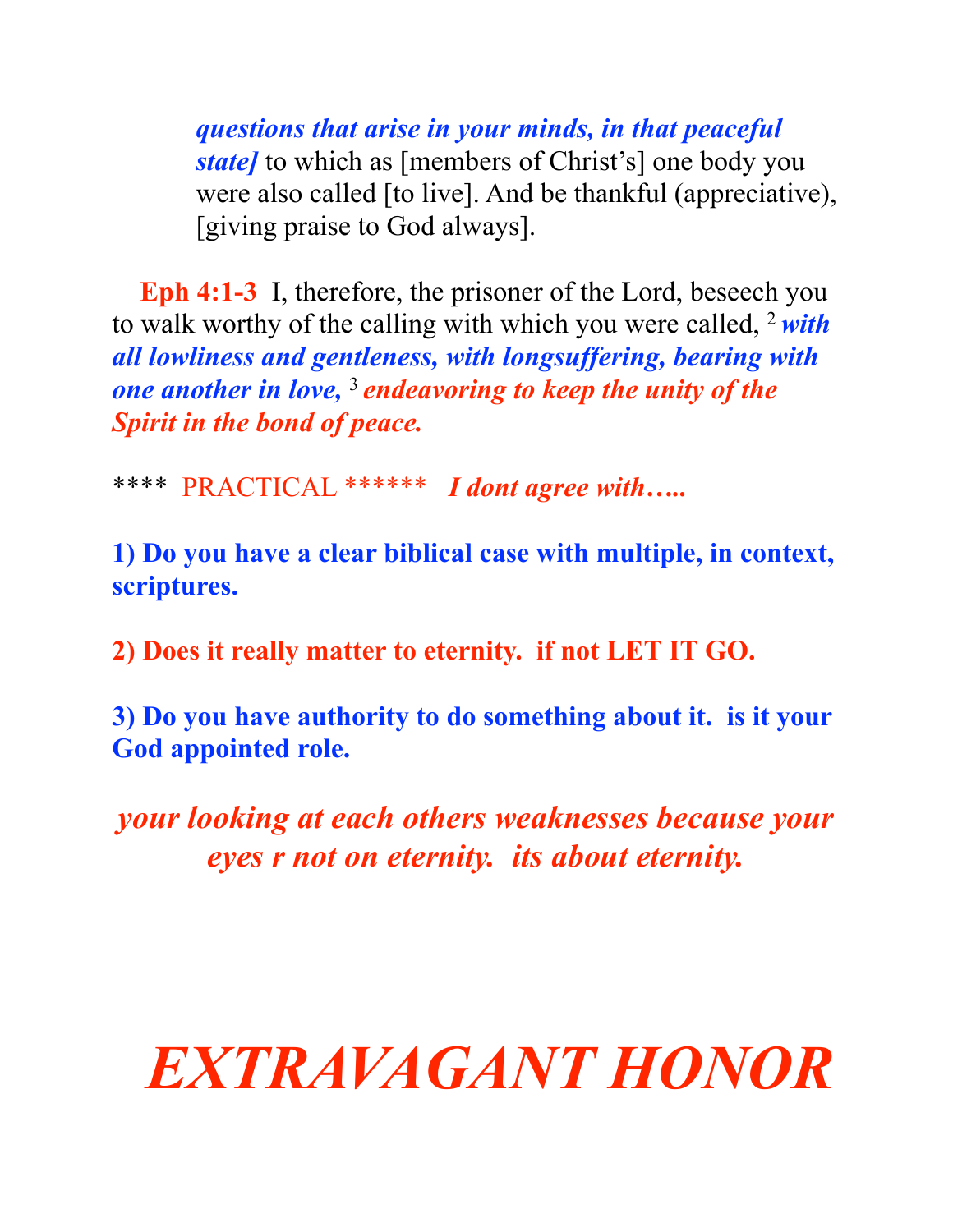You cannot be in Judgment with what you are HONORING.

**Mat 15:4** For God commanded, saying, 'Honor your father and your mother'; and, 'He who curses father or mother, let him be put to death.'

Curses = *to speak ill of*:—speak evil(1), speaking evil(1), speaks evil(2).

**Rom 12:9-10** *Let* love *be* without hypocrisy. Abhor what is evil. Cling to what is good. 10 *Be kindly affectionate to one another with brotherly love, in honor giving preference to one another;*

**Vs 17-21** Repay no one evil for evil. Have regard for good things in the sight of all men. 18 If it is possible, as much as depends on you, *live peaceably with all men.* 19 Beloved, do not avenge yourselves, but *rather* give place to wrath; for it is written, *"Vengeance* is *Mine, I will repay,"* says the Lord. 20 Therefore

*"If your enemy is hungry, feed him; If he is thirsty, give him a drink; For in so doing you will heap coals of fire on his head."*

<sup>21</sup>*Do not be overcome by evil,* **{WitchCraft}** *but overcome evil*  **{WitchCraft}** *with good.*

**1Cor 12:20-26** But now indeed *there are* many members, yet one body. 21 And the eye cannot say to the hand, **"I have no**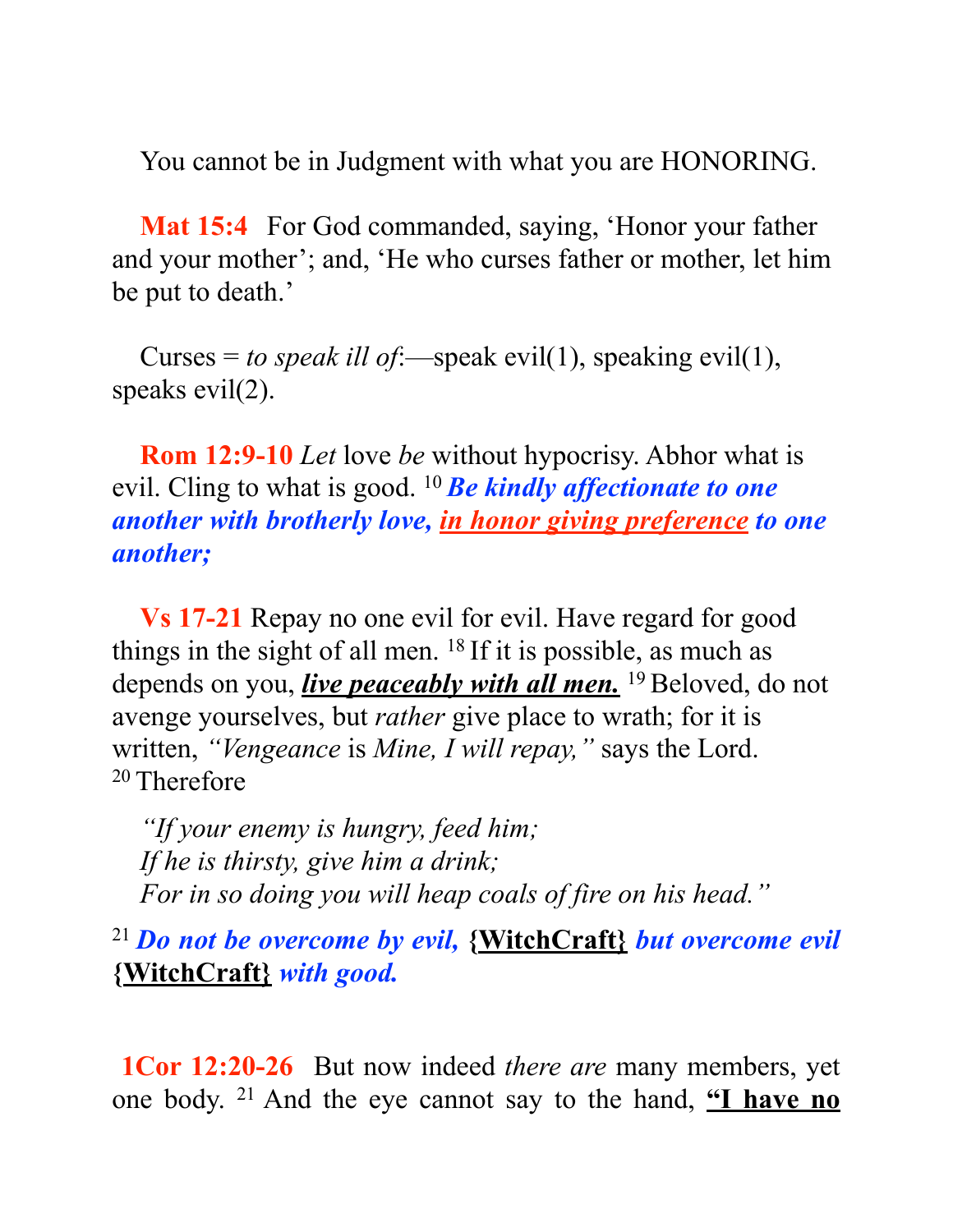**need of you"**; nor again the head to the feet, "I have no need of you." 22 No, much rather, **those members of the body which seem to be weaker are necessary.** 23 And those *members* of the body *which we think to be less honorable, on these we bestow greater honor;* and our unpresentable *parts* have greater modesty, 24 but our presentable *parts* have no need. But God composed the body, *having given greater honor to that part which lacks it,* <sup>25</sup> that there should be no schism in the body, but *that* the members should have the same care for one another. 26 And if one member suffers, all the members suffer with *it; or if one member is honored, all the members rejoice with it.*

**1 Tim 5:17-19** Let the elders who rule well be *counted worthy of double honor,* especially those who labor in the word and doctrine. 18 For the Scripture says, *"You shall not muzzle an ox while it treads out the grain,"* and, "*The laborer is worthy of his wages."* <sup>19</sup>*Do not receive an accusation against an elder except from two or three witnesses.*

*Mat 15:8.* 

*Hebrew 13:17. Obey those who rule over you, and be submissive, for they watch out for your souls, as those who must give account. Let them do so with joy and not with grief, for that would be unprofitable for you. (Hebrews 13:17 NKJV)*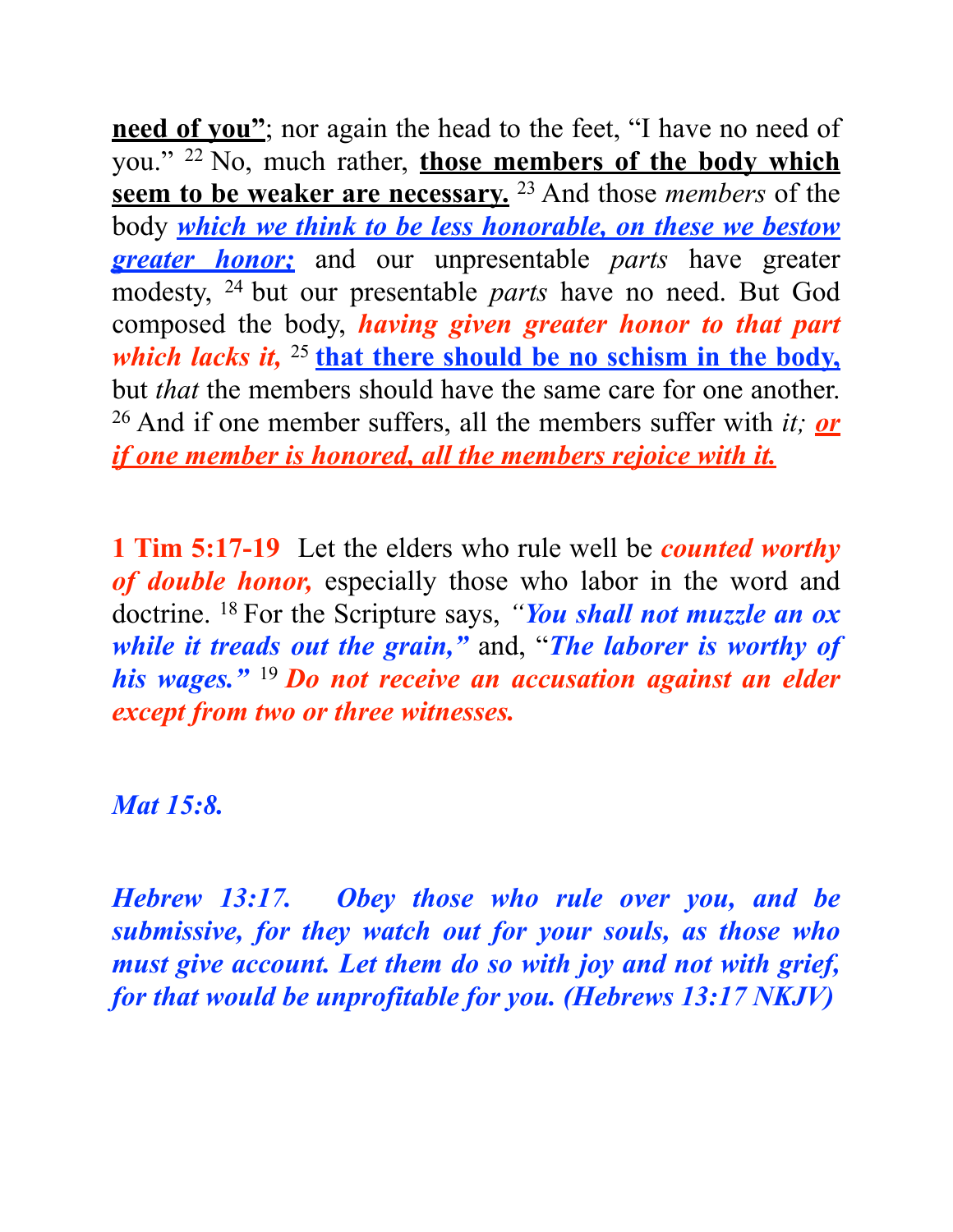**Eph 4:7-11.** But to each one of us grace was given according to the measure of Christ's gift. Therefore He says: "When He ascended on high, He led captivity captive, And gave gifts to men."... And He Himself gave some to be apostles, some prophets, some evangelists, and some pastors and teachers, for the equipping of the saints for the work of ministry, for the edifying of the body of Christ, till we all come to the unity of the faith and of the knowledge of the Son of God, to a perfect man, to the measure of the stature of the fullness of Christ; (Ephesians 4:7, 8, 11-13 NKJV)

*HONOR GOD… LEADERSHIP….. EACH OTHER…..* 

Practical lessons on HONOR…

**1) Office - Title**

 STORY… England, demand the honor you…. IT'S NOT YOUR OFFICE, The president doesn't get to decide to devalue the office…

 STORY - Carrie and John Ettore… Places a demand on that office…

*HONOR GOD, TITLES "MY LORD" -*

## *Honor assigns value and changes behavior*

**MARK 6: 1-6** Then He went out from there and came to His own country, and His disciples followed Him. 2 And when the Sabbath had come, He began to teach in the synagogue. And many hearing *Him* were astonished, saying, "Where *did* this Man *get* these things? And what wisdom *is* this which is given to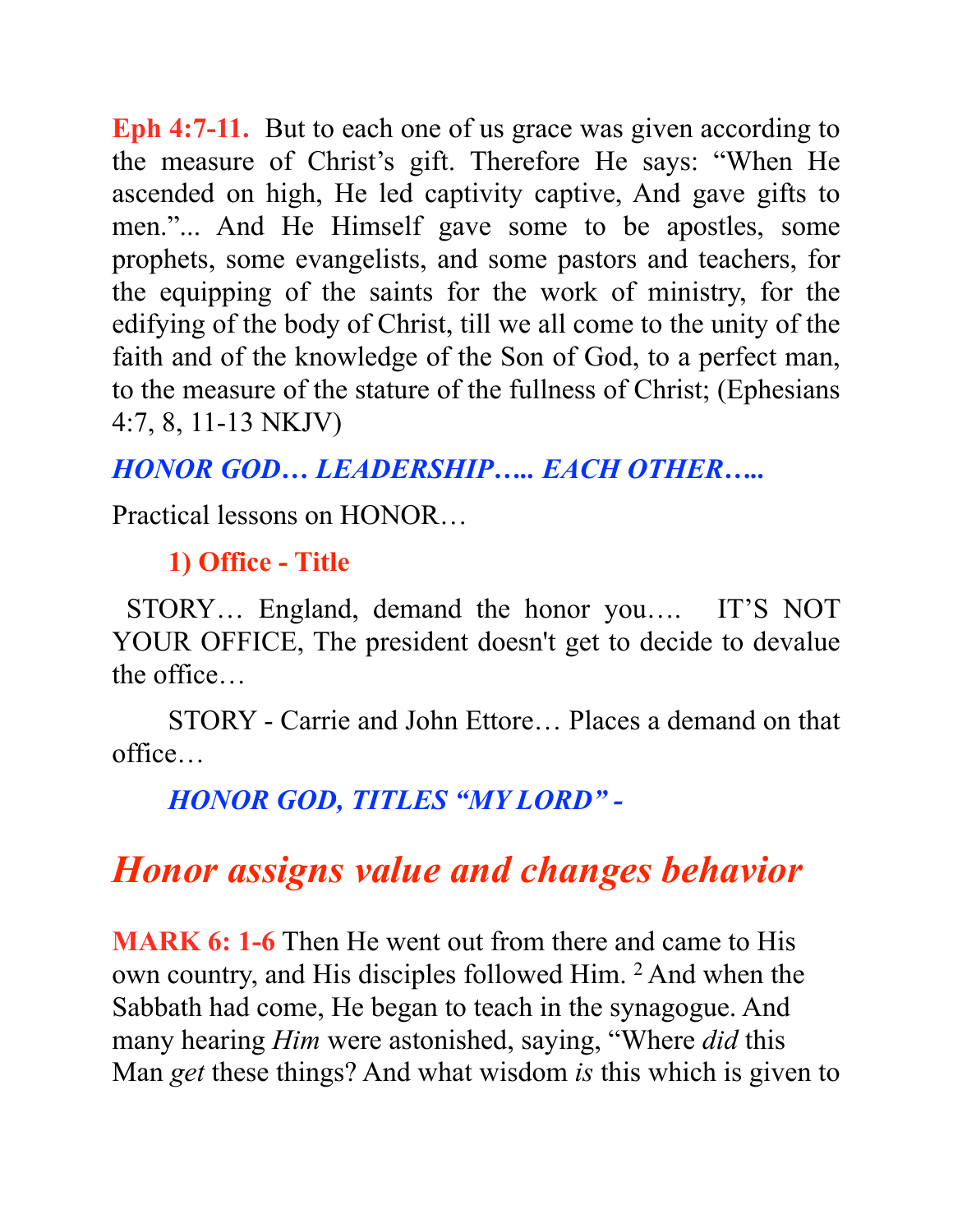Him, that such mighty works are performed by His hands! <sup>3</sup> Is this not the carpenter, the Son of Mary, and brother of James, Joses, Judas, and Simon? And are not His sisters here with us?" So they were offended at Him.

<sup>4</sup> But Jesus said to them, "A prophet is not without honor except in his own country, among his own relatives, and in his own house." 5 Now He could do no mighty work there, except that He laid His hands on a few sick people and healed *them*. 6 And He marveled because of their unbelief. Then He went about the villages in a circuit, teaching.

## *Honor assigns value and changes behavior*

*The results of mark 6 was they couldn't access what he had for them. Not because he couldn't preform but because of their lack of honor they couldn't receive. —— Everywhere else he healed ALL until he got to the people who couldn't respect and honor who he is. They didn't have they ability to recognize who was in front of them.* 

### **2) SHOW HONOR BY fulfilling anothers** *WILL/WORD…* **WHO did JESUS SERVE…**

STORY - WHO DID JESUS SERVE….

**John 6:38** For I have come down from heaven, not to do My own will, but the will of Him who sent Me.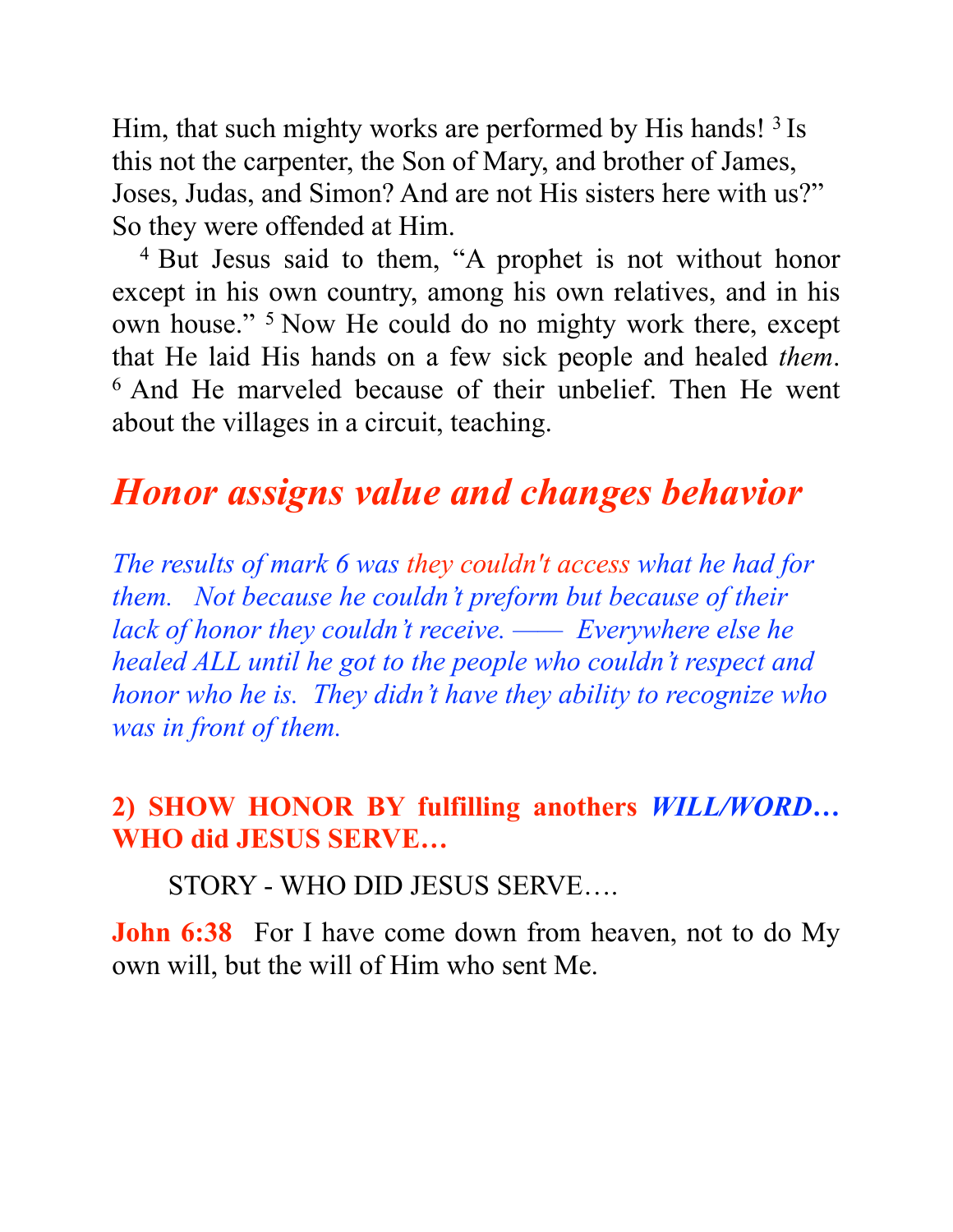**John 5:30** I can of Myself do nothing. As I hear, I judge; and My judgment is righteous, because I do not seek My own will but the will of the Father who sent Me.

**John 4:34** Jesus said to them, "My food is to do the will of Him who sent Me, and to finish His work.

### **3) DOUBLE HONOR… Double pay, MONEY**

### **A) — GOD with YOUR MONEY**

**Deut 16:16-17** "Three times a year all your males shall appear before the Lord your God in the place which He chooses: at the Feast of Unleavened Bread, at the Feast of Weeks, and at the Feast of Tabernacles; *and they shall not appear before the Lord empty-handed.* 17 Every man *shall give* as he is able, according to the blessing of the Lord your God which He has given you.

### **B) — HONOR LEADERS with MONEY**

**1 Tim 5:17-19** Let the elders who rule well be *counted worthy of double honor,* especially those who labor in the word and doctrine. 18 For the Scripture says, *"You shall not muzzle an ox while it treads out the grain,"* and, "*The laborer is worthy of his wages."*

**C) — HONOR even your ENEMIES with MONEY**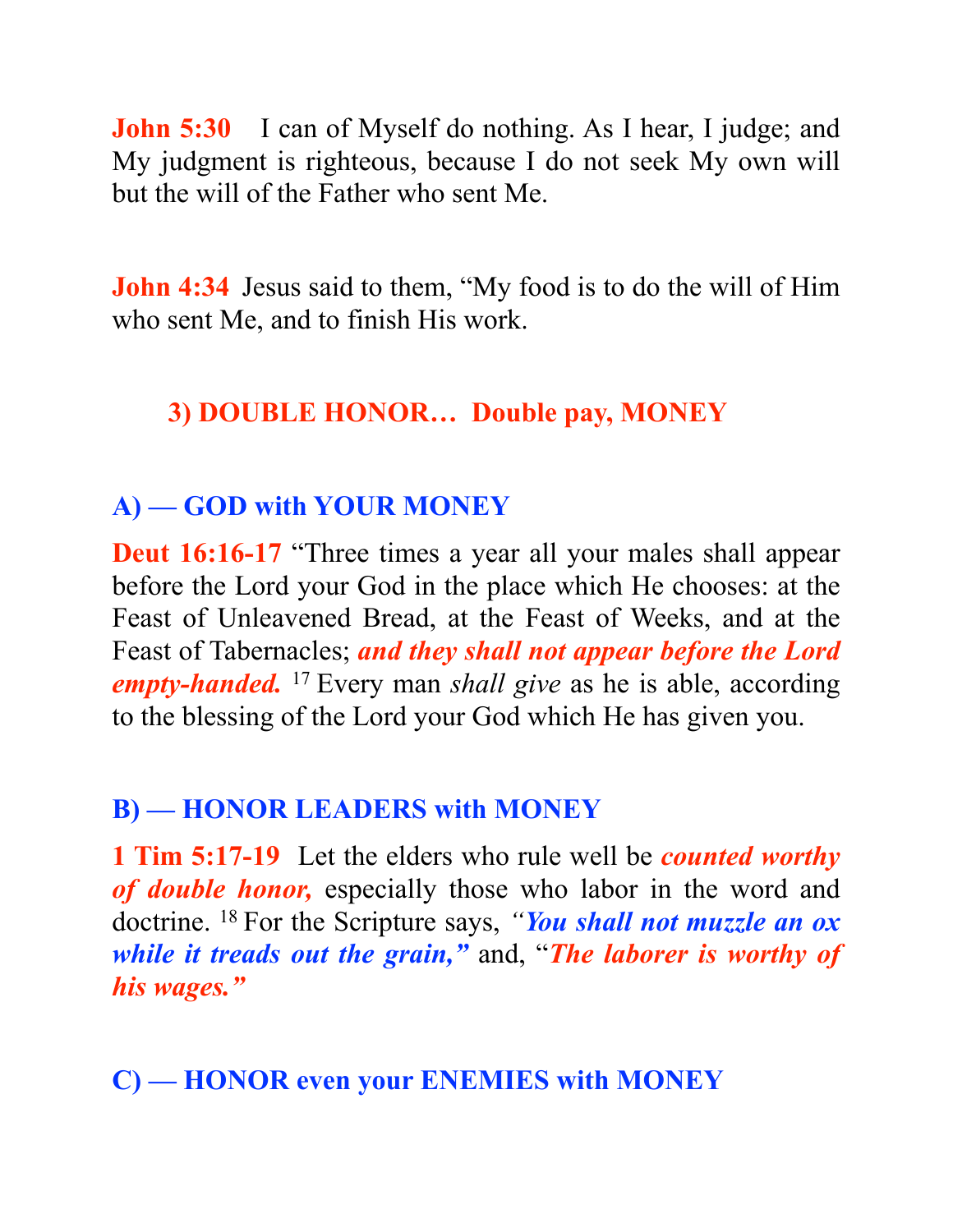#### **Therefore**

**ROM 12:20** *"If your enemy is hungry, feed him; If he is thirsty, give him a drink; For in so doing you will heap coals of fire on his head."*

**1 Pet 2:15-17** For this is the will of God, that by doing good you may put to silence the ignorance of foolish men— $^{16}$  as free, yet not using liberty as a cloak for vice, but as bondservants of God. <sup>17</sup> *Honor all people*. Love the brotherhood. Fear God. Honor the king.

## *EXUBERANT GIVING*

**Deut 8:17-18** <sup>17</sup> then you say in your heart, 'My power and the might of my hand have gained me this wealth.'

18 "And you shall remember the LORD your God, for *it is He who gives you power to get wealth*, *that He may establish His covenant* which He swore to your fathers, as *it is* this day.

The AMERICAN DREAM is NOT God's VISION for YOUR LIFE.

There is a HEAVENLY PURPOSE for God's prosperity..

**Pro 10:22** The blessing of the LORD makes *one* rich, And He adds no sorrow with it.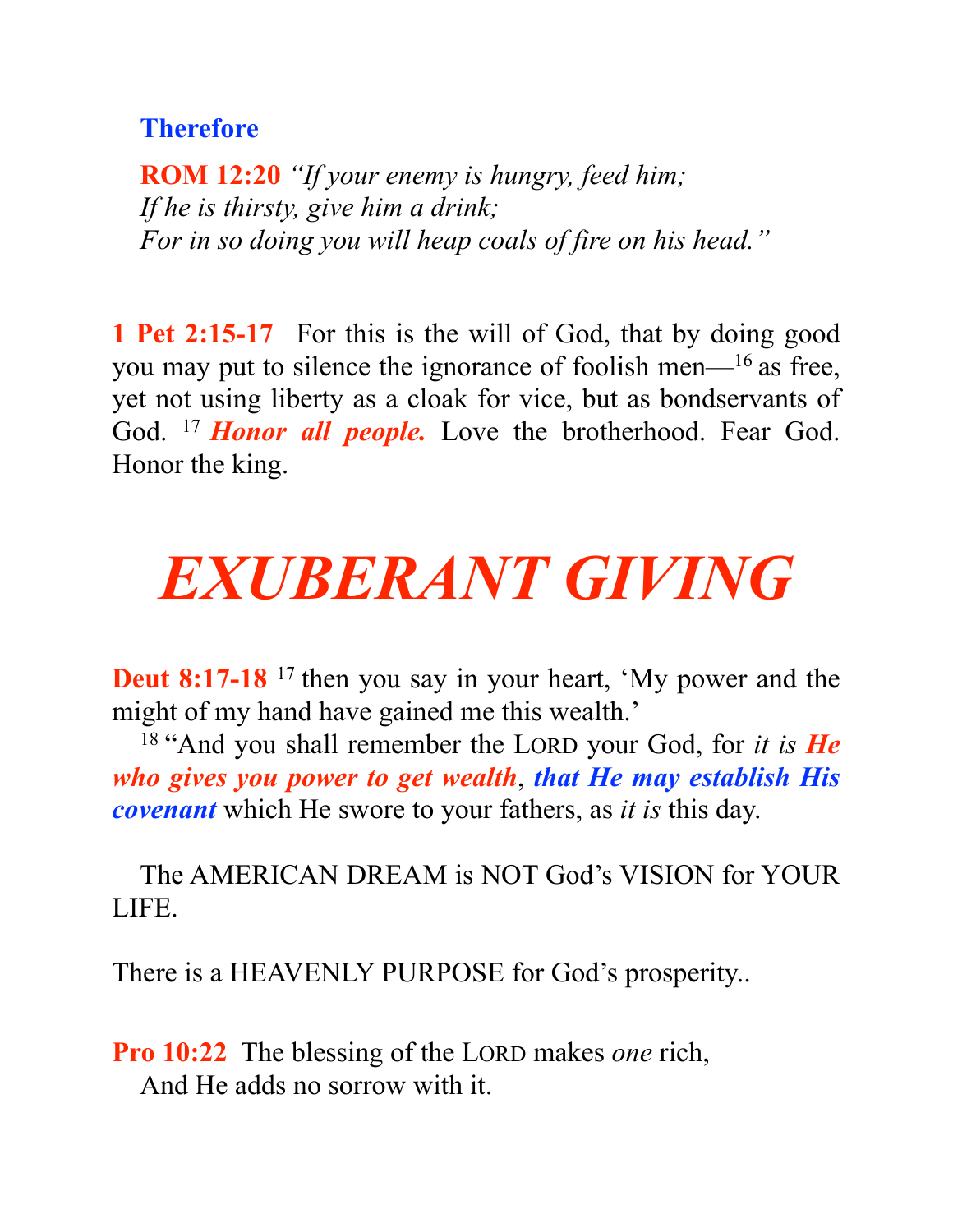**Pro 8:17-21** I love those who love me,

And those who seek me diligently will find me.

- 18 Riches and honor *are* with me, Enduring riches and righteousness.
- 19 My fruit *is* better than gold, yes, than fine gold, And my revenue than choice silver.
- 20 I traverse the way of righteousness, In the midst of the paths of justice,
- <sup>21</sup> *That I may cause those who love me to inherit wealth, That I may fill their treasuries.*

**EXO 36:2-7** Then Moses called Bezalel and Aholiab, and every gifted artisan in whose heart the Lord had put wisdom, everyone whose heart was stirred, to come and do the work. <sup>3</sup> And they received from Moses all the offering which the children of Israel had brought for the work of the service of making the sanctuary. So they continued bringing to him freewill offerings every morning. 4 Then all the craftsmen who were doing all the work of the sanctuary came, each from the work he was doing, 5 and they spoke to Moses, saying, *"The people bring much more than enough for the service of the work* which the Lord commanded *us* to do."

6 So Moses gave a commandment, and they caused it to be proclaimed throughout the camp, saying, "Let neither man nor woman do any more work for the offering of the sanctuary." And the people were restrained from bringing, <sup>7</sup> for the material *they had was sufficient for all the work to be done—indeed too much.*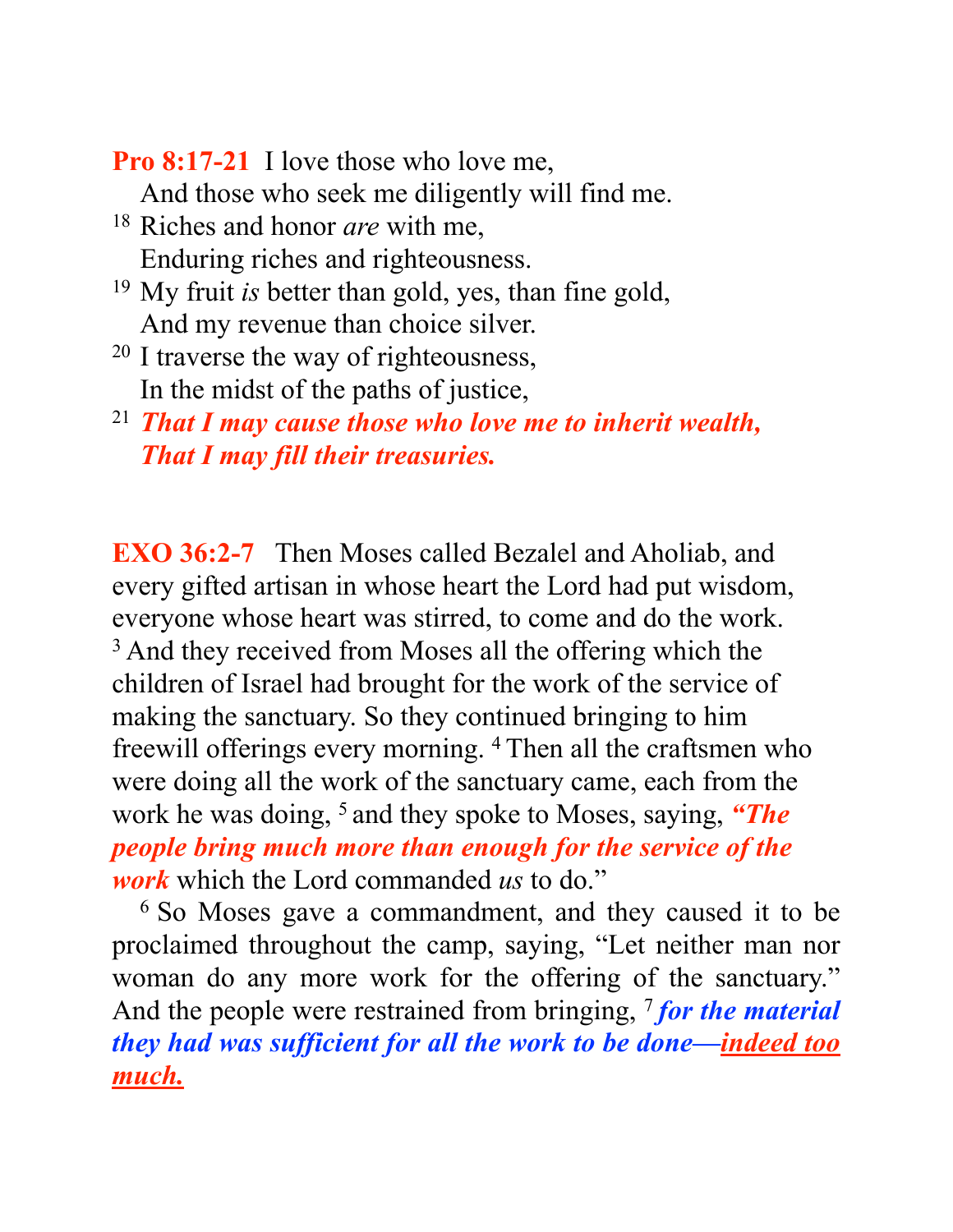3 Times - Spirit of Giving….

**2 Cor 8:1-7 NLT** Now I want you to know, dear brothers and sisters,\* what God in his kindness has done through the churches in Macedonia. 2 They are being tested by many troubles, and they are very poor. *But they are also filled with abundant joy,* which has overflowed in rich generosity. 3 For I can testify t*hat they gave not only what they could afford, but far more.* And they did it of their *own free will.* <sup>4</sup>*They begged us again and again for the privilege of sharing in the gift for the believers*\* in Jerusalem. 5 They even did more than we had hoped, for their first action was to give themselves to the Lord and to us, just as God wanted them to do.

<sup>6</sup> So we have urged Titus, who encouraged your giving in the first place, to return to you and encourage you to finish this ministry of giving. <sup>7</sup> Since you excel in so many ways—in your faith, your gifted speakers, your knowledge, your enthusiasm, and your love from us\*—*I want you to excel also in this gracious act of giving.*

**2 Chron 31:5-10** As soon as the commandment was circulated, the children of Israel brought in abundance the firstfruits of grain and wine, oil and honey, and of all the produce of the field; and they brought in abundantly the tithe of everything. 6 And the children of Israel and Judah, who dwelt in the cities of Judah, brought the tithe of oxen and sheep; also the tithe of holy things which were consecrated to the Lord their God *they laid in heaps.*

7 In the third month they began laying them in heaps, and they finished in the seventh month. 8 And when Hezekiah and the leaders came and *saw the heaps,* they blessed the Lord and His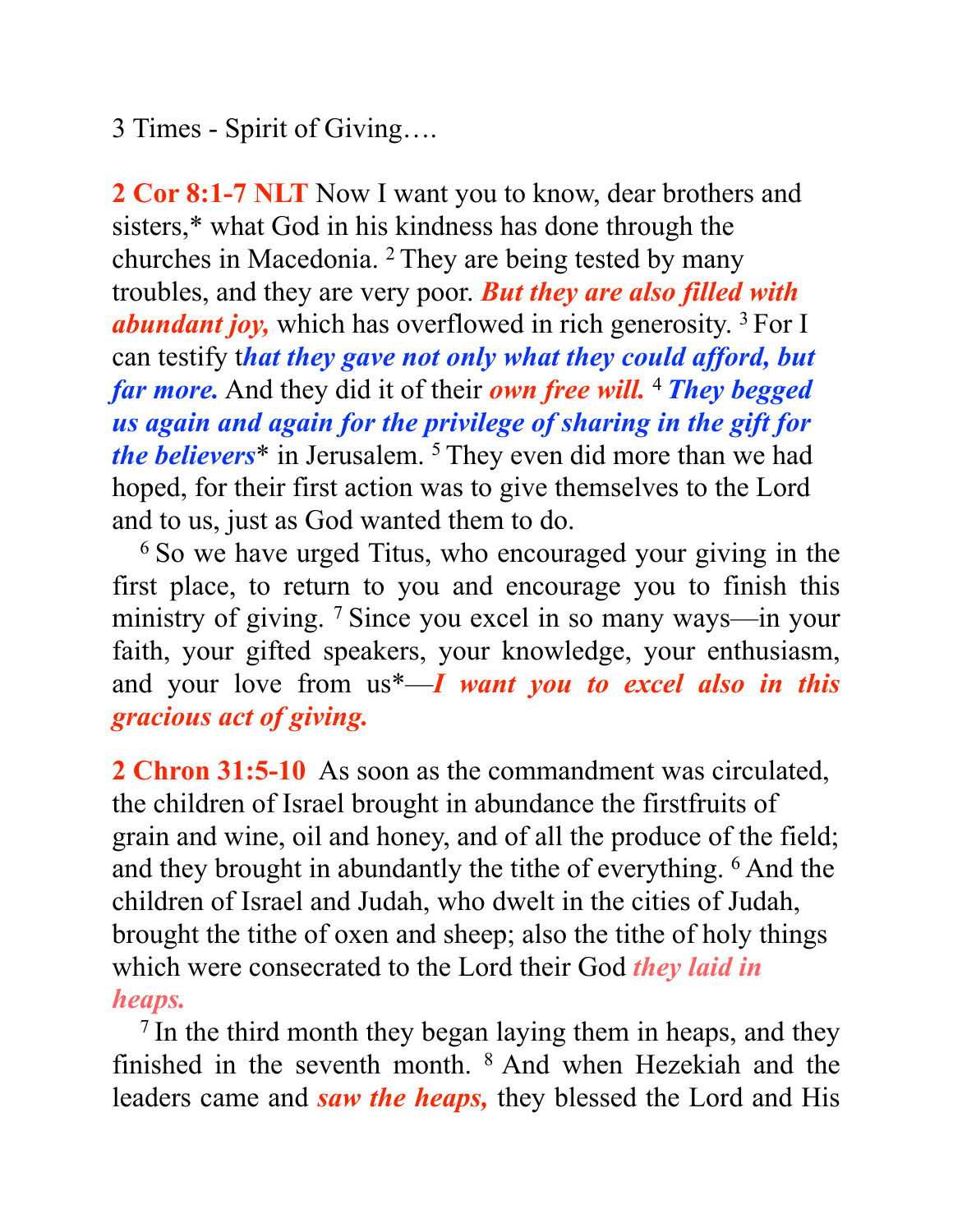people Israel. 9 Then Hezekiah questioned the priests and the Levites concerning the heaps. <sup>10</sup> And Azariah the chief priest, from the house of Zadok, answered him and said, *"Since the people began to bring the offerings into the house of the Lord, we have had enough to eat and have plenty left,* for the Lord has blessed His people; *and what is left is this great abundance."*

Acts 4:32-35 Now the multitude of those who believed were of one heart and one soul; neither did anyone say that any of the things he possessed was his own, but they had all things in common. 33 And with great power the apostles gave witness to the resurrection of the Lord Jesus. And great grace was upon them all. 34 *Nor was there anyone among them who lacked; for all who were possessors of lands or houses sold them, and brought the proceeds of the things that were sold, 35 and laid them at the apostles' feet; and they distributed to each as anyone had need.*

## *SPIRIT OF GIVING Exuberant Giving*

## *THE GLORY FELL OVER THE OFFERINGS*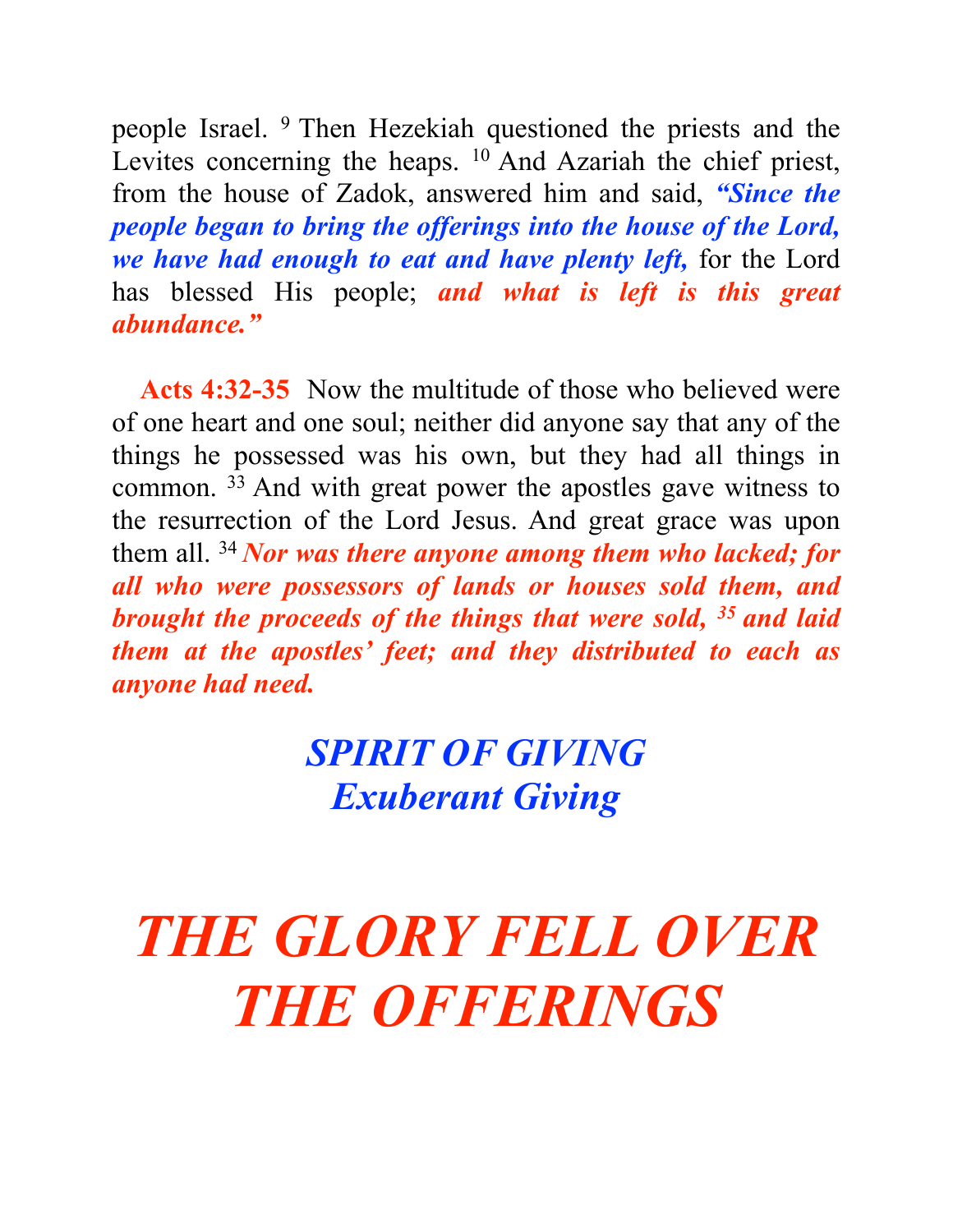**2 Chron 7:1-7** When Solomon had finished praying, *fire came down from heaven and consumed the burnt offering and the sacrifices; and the glory of the LORD filled the temple.* 2 And the priests could not enter the house of the LORD, because the glory of the LORD had filled the LORD's house. 3 When all the children of Israel saw how the fire came down, and the glory of the LORD on the temple, they bowed their faces to the ground on the pavement, and worshiped and praised the LORD, *saying:* 

"For *He is* good, *For His mercy endures forever."* 

4 Then the king and all the people offered sacrifices before the LORD. <sup>5</sup> King Solomon offered a sacrifice of twenty-two thousand bulls and one hundred and twenty thousand sheep. So the king and all the people dedicated the house of God. 6 And the priests attended to their services; the Levites also with instruments of the music of the LORD, which King David had made to praise the LORD, saying, *"For His mercy endures forever,"* whenever David offered praise by their ministry. The priests sounded trumpets opposite them, while all Israel stood.

Acts 20:35 <sup>35</sup> I have shown you in every way, by laboring like this, that you must support the weak. And remember the words of the Lord Jesus, that He said, *'It is more blessed to give than to receive.' "* 

**2 Cor 9:6-13** But this *I say:* He who sows sparingly will also reap sparingly, and he who sows bountifully will also reap bountifully. 7 So let each one *give* as he purposes in his heart, not